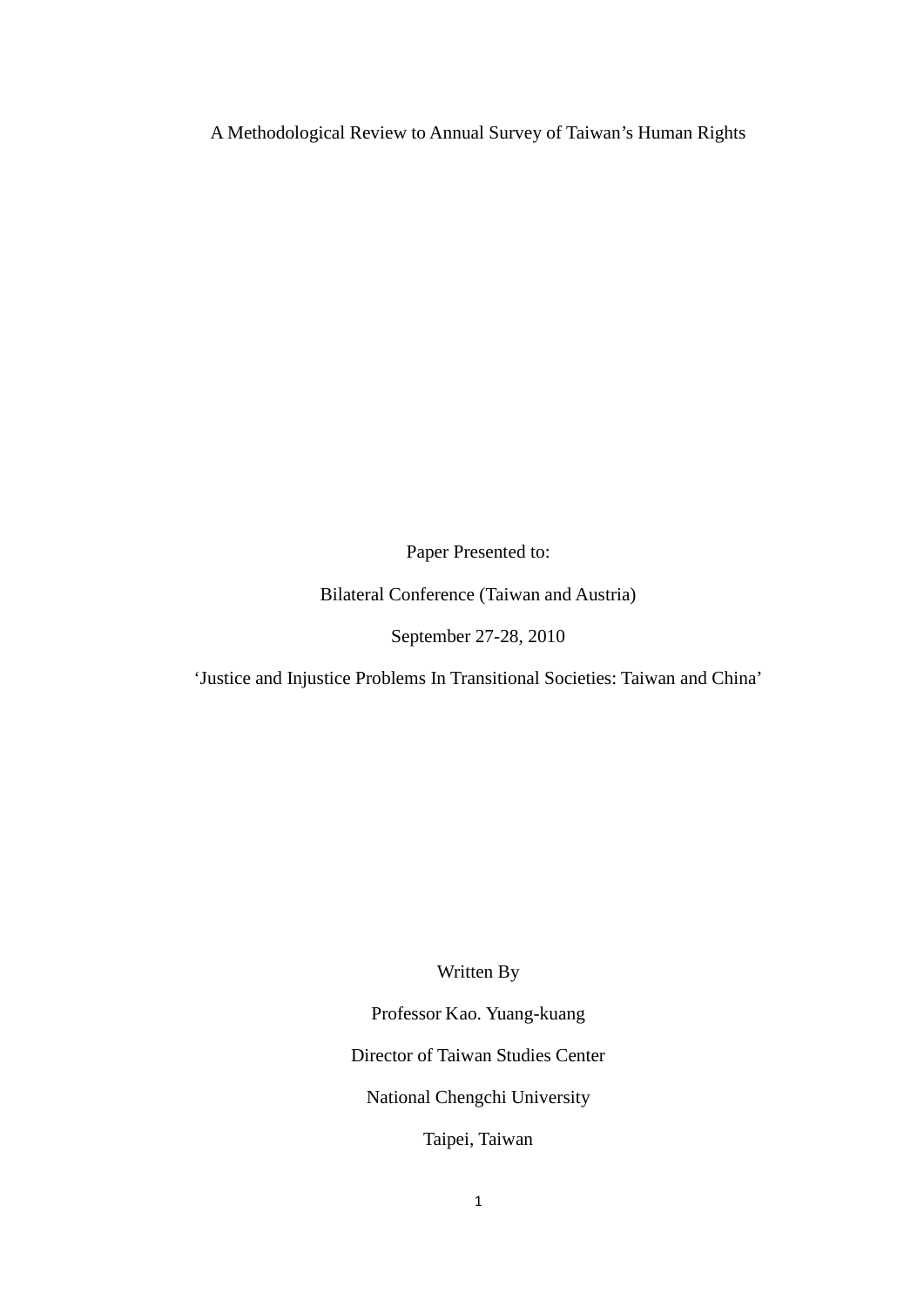In this paper the methods and methodology applied in the annual survey of Taiwan's human rights, sponsored by The Chinese Association of Human Rights (CAHR), but carried out by the Taiwan Studies Center (TSC), National Chengchi University (NCCU), will be reviewed to find out whether the annual report of realization of Taiwan's human rights development is under proper evaluation or not.

In 1991, the CAHR started the experts' survey to overall evaluation of Taiwan's human rights annually, but without rigorous research design methodologically. In 2006, the CAHR sponsored College Of Social Sciences, NCCU to investigate the annual promotion and realization of human rights development in Taiwan; though this investigation was actually carried out by university level research center—the TSC. The annual research project to Taiwan's human rights has been lasting from 2006 to 2010, although the 2010 investigation is not finished yet, is undergoing and the result will be released in a press conference held on  $10<sup>th</sup>$  December, 2010, the World Human Rights Day. It is very precious of the accumulated four consecutive years' data of Taiwan's human rights, which is valuable to have a description or analysis to explain how to evaluate human rights development to a state. This description or analysis could be a useful reference for the research into realization of human rights to every country.

For the purpose of this paper it is to make a primitive exploration to how to evaluate the development or realization of human rights in terms of the usage of methods and methodology; therefore in this paper, the research design of the CAHR Human Rights Research Project (CHRRP) will be mainly discussed. Many questions here need be answered for example, how many categories of human rights have been taken into account for evaluation, and why? In each category how and why have those indicators been selected and decided in what theoretical implications? What methods have been adapted in the survey of public opinions to human rights (HR hereafter) and why? And, how has the project investigator selected the samples to answer questionnaires or evaluate the HR developments in Taiwan?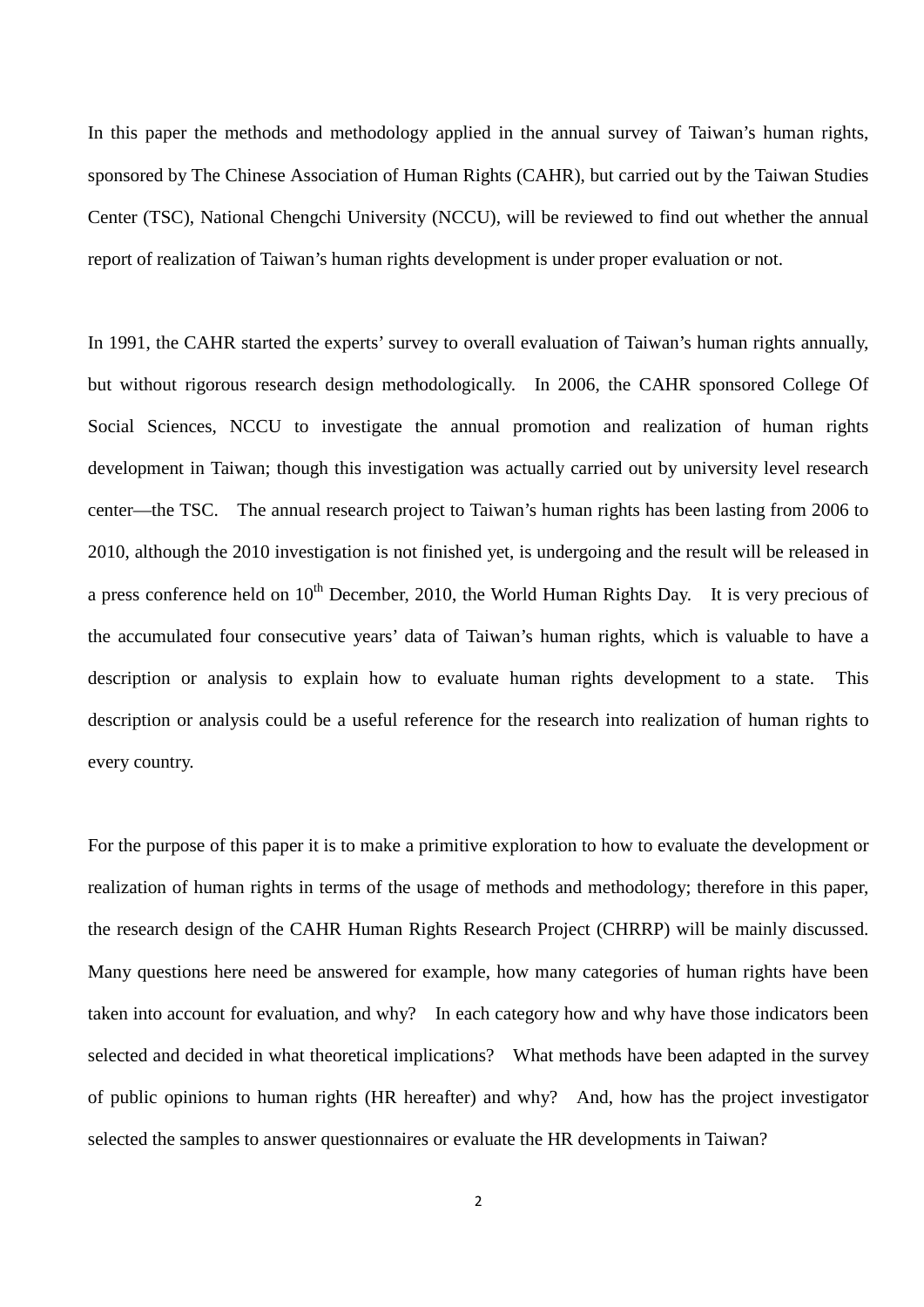Of course, the research findings would reflect on whether the research design has reached its research purpose or not. Obviously, the accumulative four-year data may not have any statistical significance at all, but do the data have anything meaningful to suggest a better research design for the future appraisals of Taiwan's HR? Could we compare those indicators in each category of HR evaluation in Taiwan to those of other countries or international organizations?

# **Research Design**

In 1991, when the CHAR began to survey Taiwan's HR, in which the survey was taken as a expert-based approach; all samples were designated from a list of experts which especially was composed of university scholars in the relevant fields to HR. There were around 500 experts and scholars filled out questionnaires from the beginning of the survey. Those experts and scholars as samples for HR evaluation were fixed and few were replaced afterwards in order to distinguish the differences and changes made by same samples to evaluate Taiwan's HR developments annually. But there lacked any complicated statistical analysis for it with only the simple percentage change presented yearly. This kind of survey has unfortunately stopped for years. In 2006, the survey of HR in Taiwan restarted by the new board of the CAHR. The TSC took over the task of investigation to HR in Taiwan; first of all, it had to consider the methods to evaluate and the methodological significance for its research design. In 1991, when the survey began; in it the categories of HR were set in seven issues which included the issues of the female, children, jurisdiction, politics, economy, culture-education and society problems. Those around 500 experts had to answer the questionnaire to all issues which seemed ridiculous and certainly the answers were biased since that it is impossible any expert or scholar is qualified to properly answer all questions of all seven fields. The horrible problem was that the CHAR carried out this investigation by itself, but never explained how to pick up those around 500 samples and according to what criteria. Therefore, in 2006 the TSC decided to take the Delphi method to evaluate the HR development of Taiwan. The original thinking or idea is that there was a tradition of the CAHR in doing the investigation for Taiwan's HR in expert-based approach although without any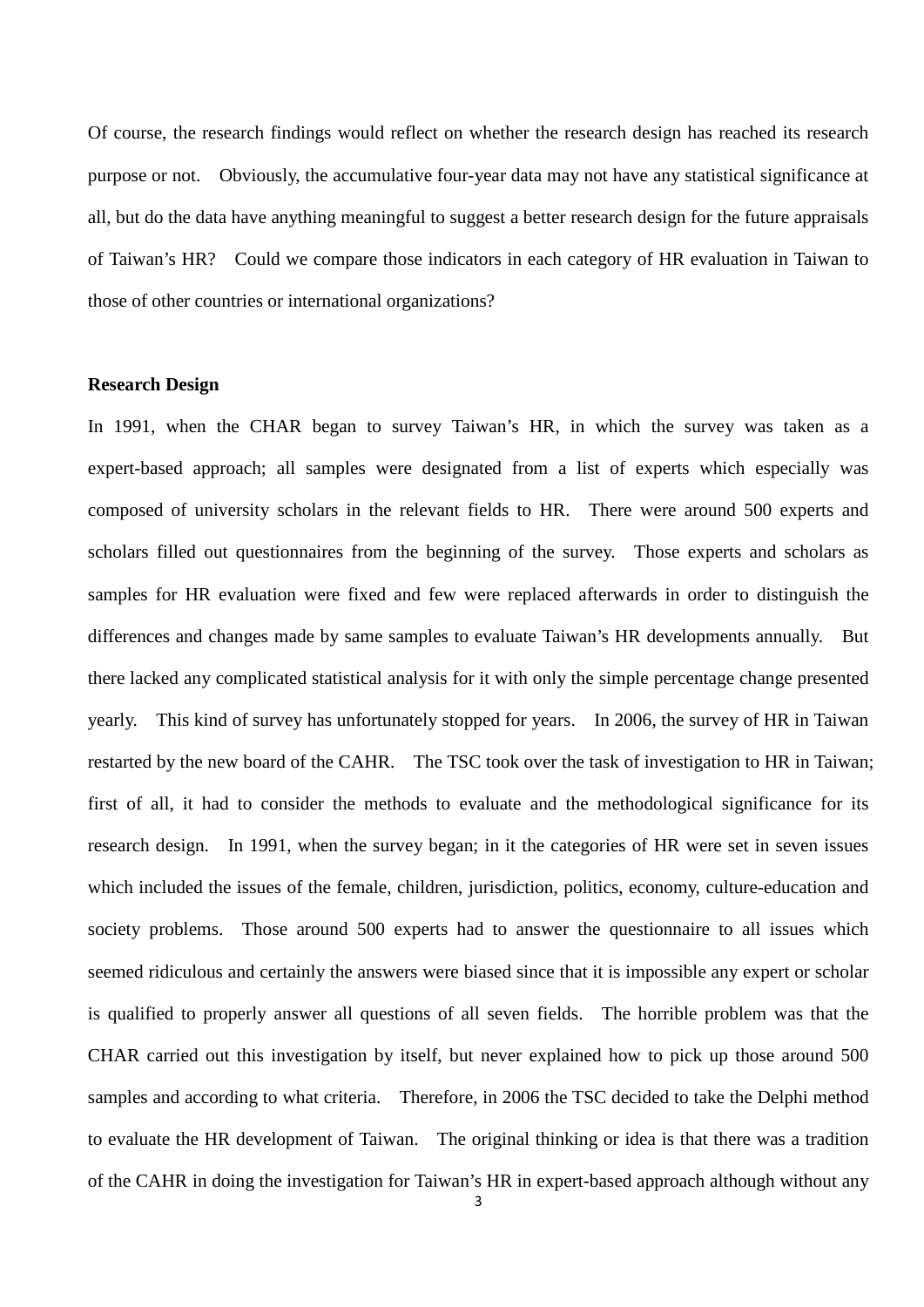scientifically sophisticated research design, but the research results have been accumulated for years. The Delphi method is kind of expert-based approach too; therefore the research result from the Delphi method may be able to be compared to those accumulated data of Taiwan's HR developments done by the CAHR from 1991. Of course, in debating the research approach in the meeting of scholars of the TSC, nobody had the confidence that the comparison would be possible because the investigation before 2006 lacked any material of methodological discussion.

Another problem to be considered was that how many issues or categories are enough to evaluate the HR development or realization? Is there any evaluation of HR which includes enough world- wide recognized categories that can be a good pattern to be copied? From 1991 has the CAHR had seven categories whether which could cover all dimensions to HR development? This problem remains unanswered even now. It seems that right now everything of humankind can be related to the problems of HR. How can we build up a perfect and complete list of categories to evaluate HR globally and universally? For example, the foreign labors' HR has been a immense issue for those countries that import workforce from abroad. But in 1991, there was not a serious problem for that moment. However, for now, there are more than thirty hundred thousand foreign labors in Taiwan; and at least they only have had the minimum wage by law, but no mention to other exploitations by their employers, such as to limit their freedom to use cell phone to call home.

To cover more HR issues, the TSC invited many scholars to decide how many categories should be included for the survey of Taiwan's HR development. In 2006, finally The TSC has taken 10 categories which are: the HR of culture-education, jurisdiction, the aged people, the handicapped and disabled, the children, the female problems, labor rights, political rights, economy, and environmental issues. The new four categories, the aged, the handicapped and disabled, labor problems and environmental issues were actually derivative from the social problems, in which, one can understand the tremendous change of HR development in Taiwan from 1991 to 2006.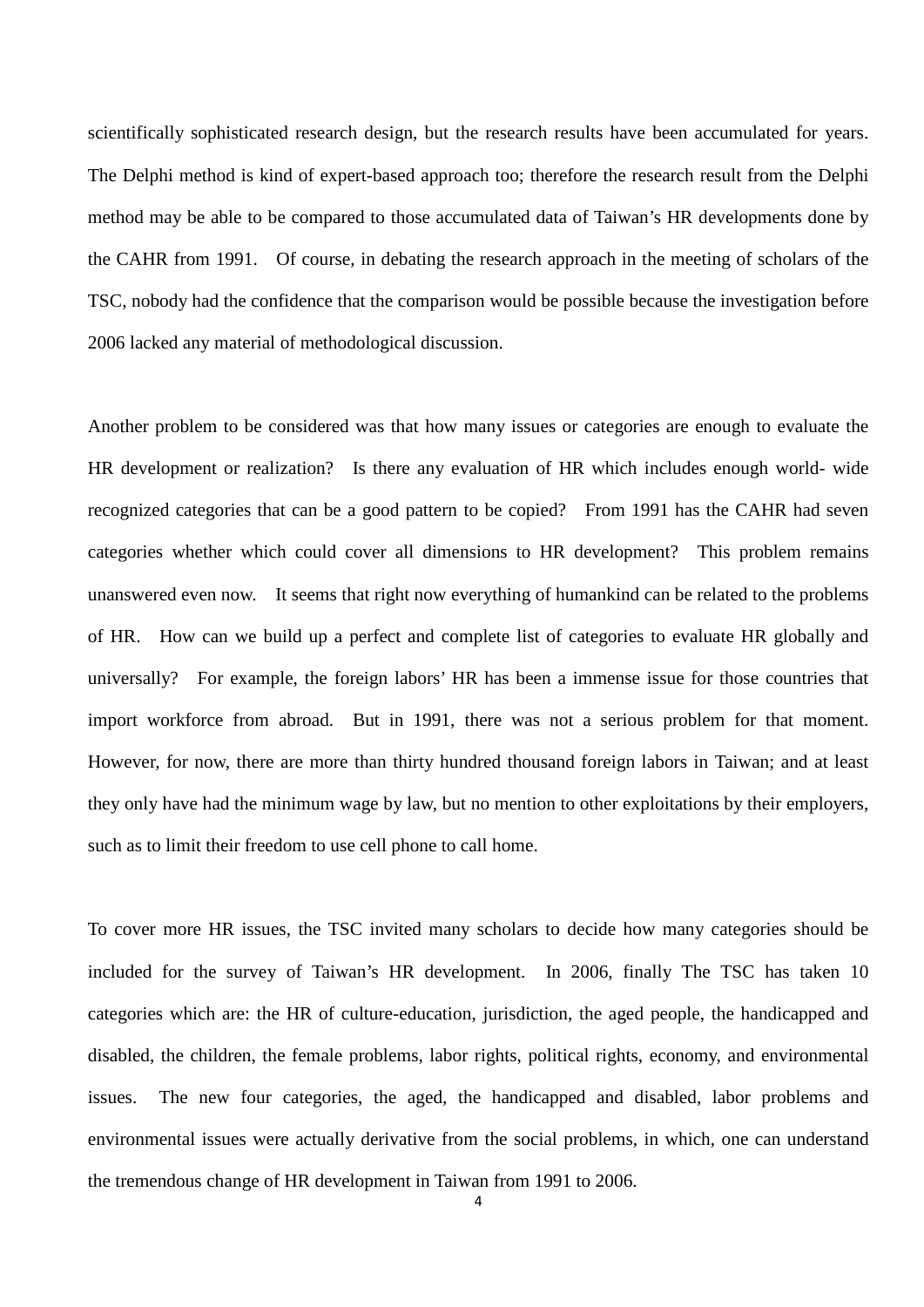As mentioned previously, Taiwan became a country in need of the imported foreign labors by the beginning of the last decade of 2oth century, but serious turbulence of foreign workers at the edge of strikes or demonstrations happened in the beginning of  $21<sup>st</sup>$ . And, increasingly the aged part takes the more percentage of the demographic structure in Taiwan's society. The old and single people living along without caretaking increased more and more social work loadings to local governments. Of course, that how to give more opportunities of development to the disabled and handicapped has been distributed more budget which has its legitimacy from the basic idea of HR by the end of twentieth century. As to the environmental pollution problems, Taiwan has struggled in the economic growth by industrialization and environmental protection since 1980s. In 1990s, after the shut-down of the period of mobilization and anti-rebellion to the Communist China, back to the normal order of Constitution, people began to have the rights to demonstrate, there have been a lot of movements against to the pollution from the heavy industrial construction of factories, like petro-chemical industry. Taiwan has been lingering on the cross-road of economic growth and environmental protection during the past twenty years. It is the current tendency of HR that people have the rights to live in a healthy environment. Especially when the global warming problem seems more urgent and worsening then expected that endangers the survival of humankind; certainly the environmental issues should be included in the categorical list of HR realization.

The aboriginal issue was added in 2007; there was no doubt, as well as the female, the aged people, the disabled and the indigenous, all of them belonging to the disadvantageous parts of any countries. Therefore the list of category for HR survey of Taiwan maintains 11 until now. Here the problem is that what is the criterion to decide which category should be included. According to the discussion of TSC scholars the criterion depends on the situation of political, social and economic developments of a state. The HR development indicators in the HR development in UN may not be able to apply to all countries.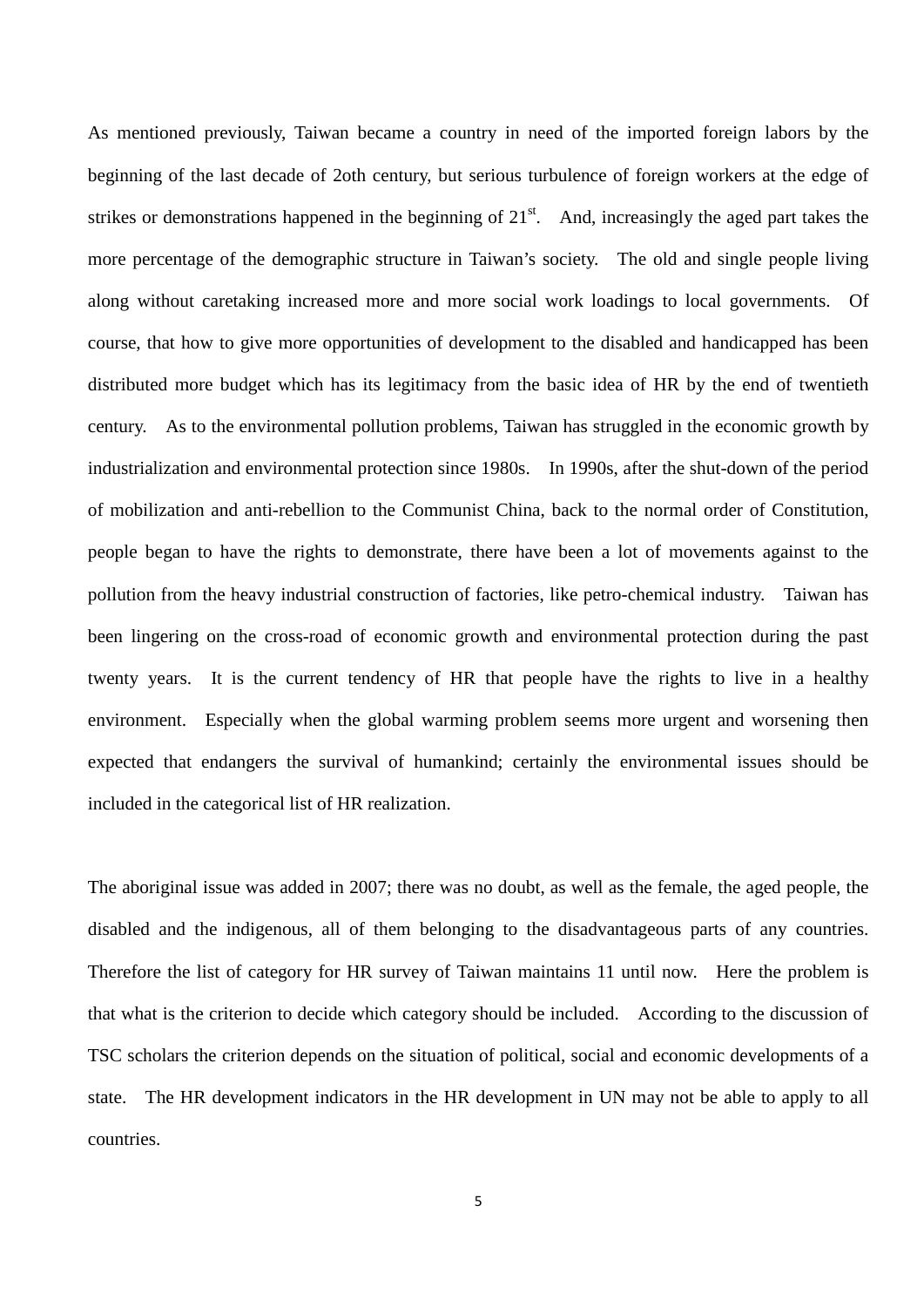#### **The Samples**

The Delphi method is based on expert-based approach, in which, there are around thirty experts to answer questionnaires; in general, even less than thirty but more than 25 samples to reach the requirement of statistics as a small-sample analysis. The method to select experts is through the expert's workshop which was organized by senior professors or practitioners of HR. Each category had at most the five of experts and practitioners to nominate those who are qualified to answer the questions of each category. The list of qualified samples can be numbered to 100 or so in each category. On the surface the list for each category seems recommended subjectively by the senior of experts' workshop, but some considerations thought by the senior were as follows:

-Those who teach the related courses at universities.

-Those who has published articles or books academically.

-Those who were or are practitioners in HR groups.

-Those who were or are duty-bearers or implementers of HR policies.

-Those who were or are doing certain jobs related to HR protection, realization.

Of course, one would doubt that it is a very subjective way to decide the sample person who is strongly recommended only by one of the workshop participants as a sample of a category because this person has a fame in this field, who is not a scholar or a practitioner, possibly but a commentator of a mass media; however this certain person would be a sample or not depending upon the discussion of the workshop participants and in the end decided by the consensus of all workshop participants. After the list of samples is fixed, the research team groups all samples according to some factors, such as university scholars, professional experts, job doers, residential areas (southern or northern Taiwan), social workers, NGO practitioners, and so on. Then, research assistants make calls to sample people in the way from one of each group to another one of another group to avoid bias, through random calls of each group that form the final 30 samples to answer the questionnaires finally.

# **The questionnaires and survey**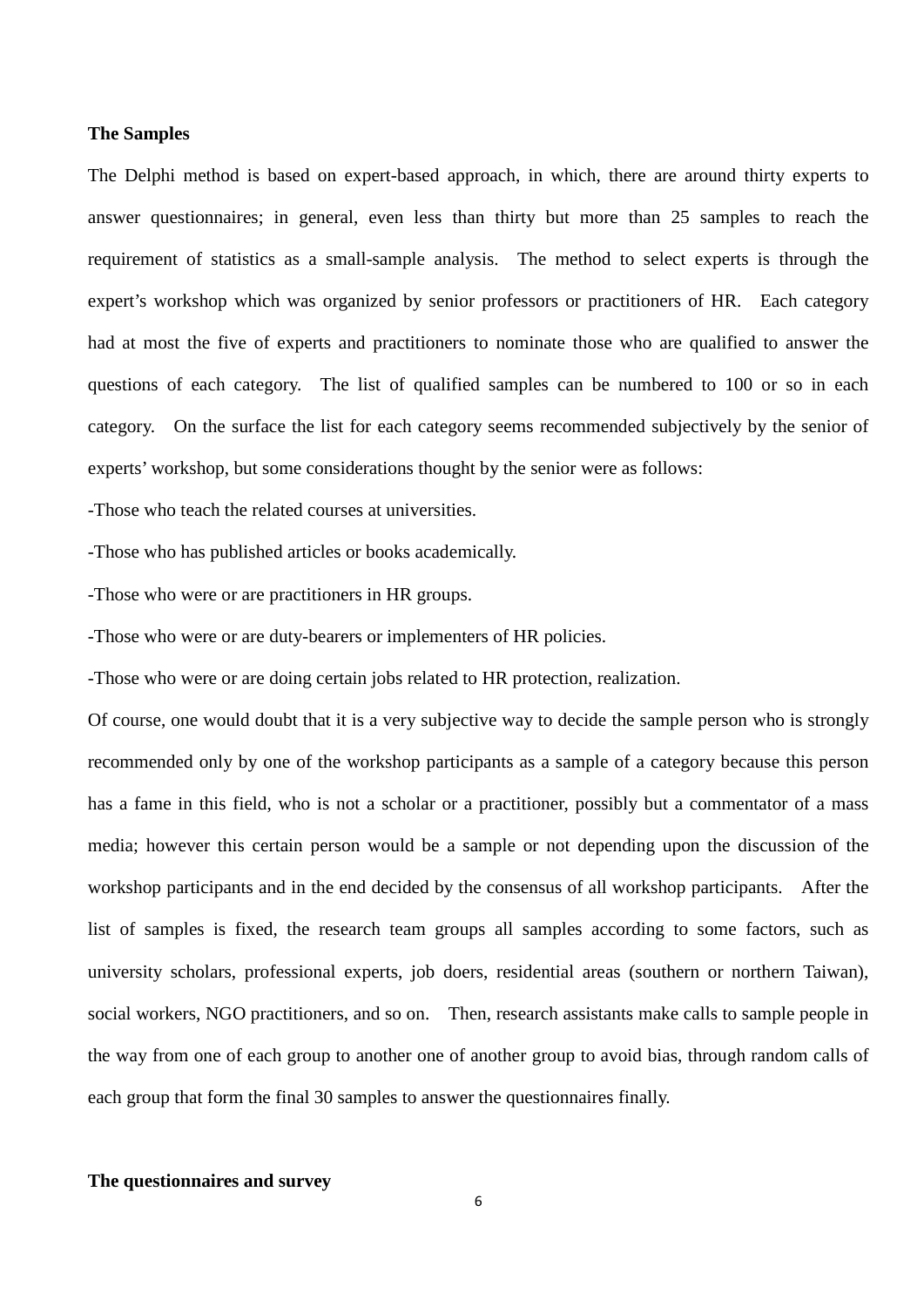Although the questionnaires used by the CAHR did not have proper research methodology, but all questions were able to be referred when thinking the questions of HR for each category. The research team of the TSC again was based upon the experts' professional knowledge to modify the used questions from 1991 survey and others afterward. There were at least two or three times of workshop of scholars and experts to review and modify the used questions and create new ones. From 2006 to 2009 the TSC has had these questions check and review in every year investigation. Except the questions of questionnaire for the survey of political rights, all questions were counting upon academic and professional judgments. But, here it needs more explanation to all questions of each category. The Delphi method is a research way to combine survey with questionnaire and experts meeting. This method assumes that participants might not tell the truth or facts in front of other participants in a meeting, partly because of the politeness and future relationships among participants and partly because of the limited time to speak in a meeting. Therefore, the Delphi method provides more questions than those of a survey of public opinion. Under each question in a Delphi survey the concrete facts or statistic data relevant to the question were offered by the investigators for answers to make a judgment or a evaluation of that question. So that the research team expects two answers from sample people:

- 1. According to the data or facts with a question, a sample person can evaluate the duty bearers or the government and the state had the realization of the right asked by that question.
- 2. According to the data or facts with a question the sample people can express their degree of satisfaction or dissatisfaction to the policy-makers and policy implementers about the realization of HR.

As previously mentioned, questions of political rights were changed a lot. The workshop of scholars and experts decided to use all questions from the questionnaire of the Freedom House. The purpose is quite simple; the survey result of HR annually in Taiwan can have a comparison to the result made by the freedom House, although this comparison may not be meaningful methodologically. Taiwan is usually ranked as a complete free state since the completion of democratization in the late 1990s; this ranking has been made by a relative comparison to other countries of the world. But the annual survey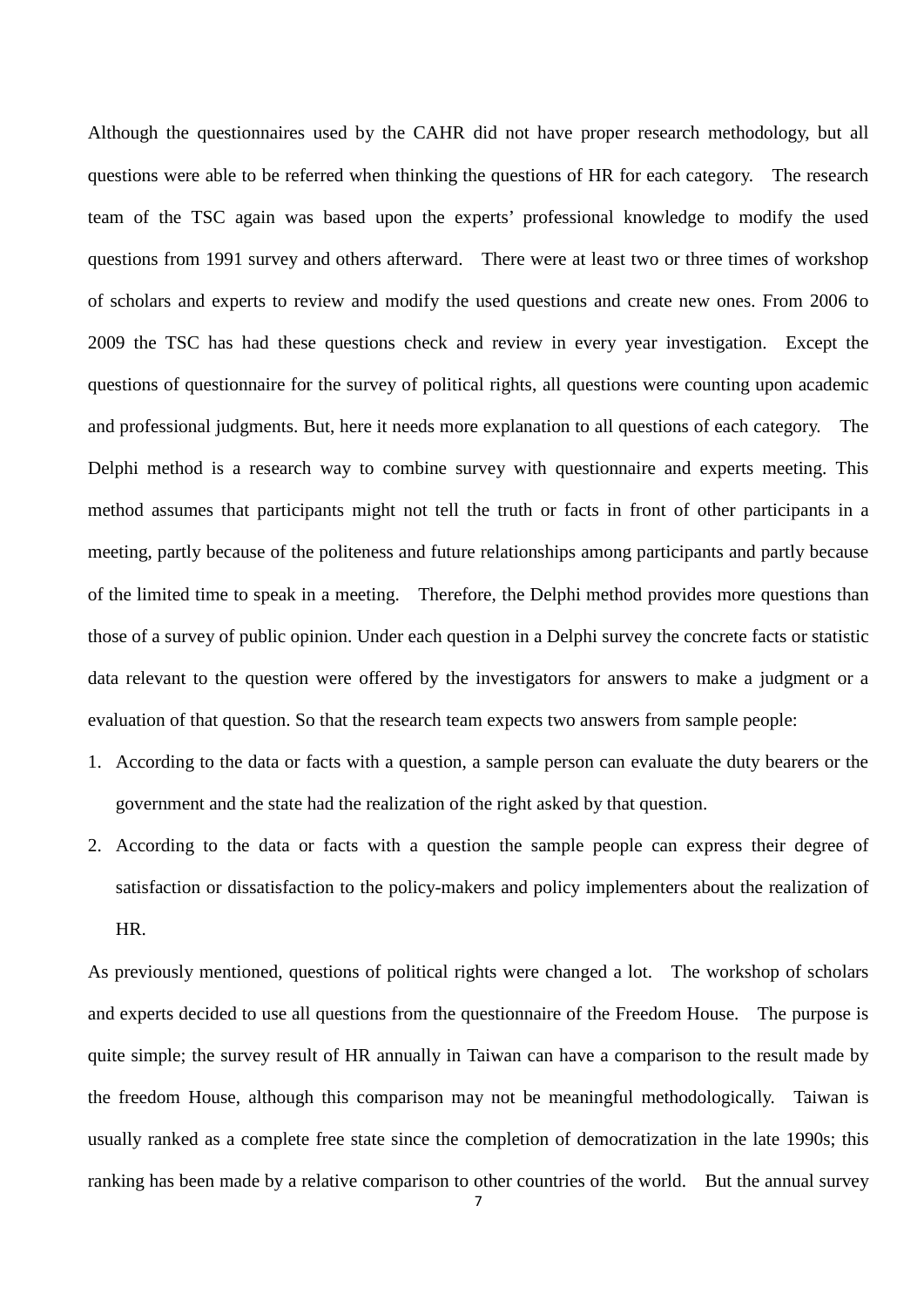of HR in Taiwan intends to rank what the progress of the realization or development is and to evaluate the degree of satisfaction or dissatisfaction to Taiwan's HR fulfillments and protection.

The research team of the TSC assumed that because the Delphi method is still taking the expert-based approach; therefore the survey results of HR would be the judgment or evaluation that might not be the reality of Taiwan's HR development from the view of the general people, although the Delphi method has been used for more than fifty years and is a scientific way to figure out what the problems are in policy-making, implementation and evaluation. To try to find the difference of the judgment to Taiwan's HR made from the professionals and general people, the TSC asked the Election Studies Center( the ESC ), NCCU, to carried out a public survey from 2007. The ESC is famous and has its esteemed privilege in Taiwan's elections survey; this institute is much more qualified to do a public opinion survey to Taiwan's HR development. The ESC survey questions are very few and focus on two kinds of questions:

- 1. Do you think there is any progress of a certain HR in Taiwan this year comparing to it of the last year?
- 2. Are you satisfied with the performance of HR to a certain HR in Taiwan this year?

The purpose of the first question is to find out the progress of HR development and realization in Taiwan, but the progress is estimated from the last year's performance, although the estimation is made by the sample's impression. The second question implies that the answers' evaluation to the government and the state in the realization of HR norms or laws; because the government and the state are the major duty-bear in HR development.

#### **The findings**

There are some papers presented in this conference which will deal with the findings in details to some certain categories of HR of the CAHR investigations from 2006 to 2009. Therefore the findings will not be discussed here, but the findings tell us some general characteristic of research about Taiwan's HR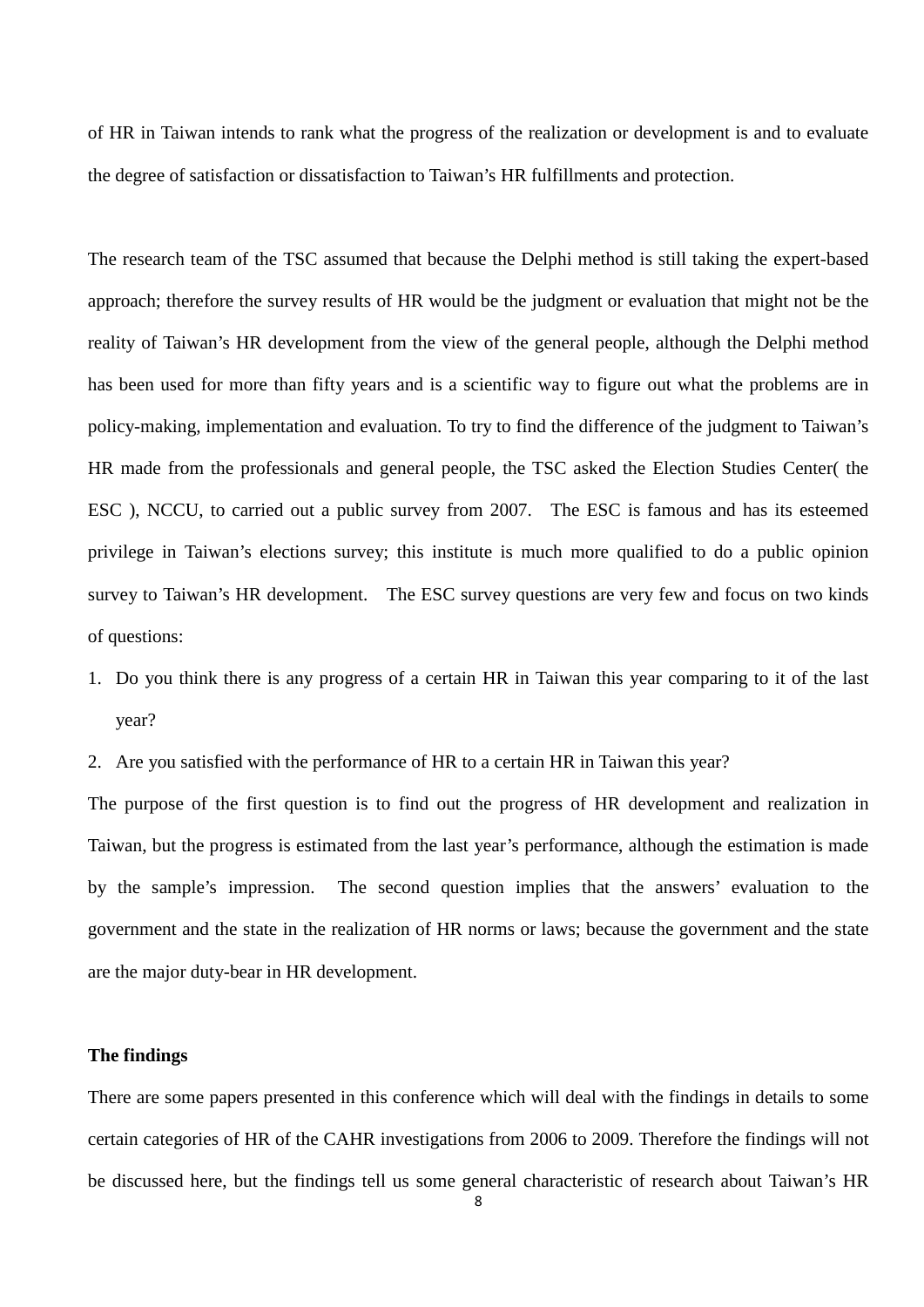development.

First, who are qualified to be the evaluators of Taiwan's HR realization and fulfillments? Second, what are the proper indicators of each category for Taiwan's HR? Third, who or which institute has the major responsibility to develop those indicators? Fourth, last but not the least, what is the process to create and refine those indicators of HR observation in Taiwan? These questions will be discussed in my tentative conclusion of this paper. Here, I would like to give some descriptions about the findings in general and I think it might be meaningful when thinking about the proper way to observe Taiwan's HR methodologically.

It is very interesting that evaluation from experts and that from general public seems without too much difference in a rough impression. Mostly the evaluation from two sample groups—experts and the common people—to the tendency toward HR development in Taiwan in each category is consistent, for example when public survey told that one category of HR having progress and being satisfied on the one hand; on the other, the experts showed their more positive evaluation to this category of HR. The more interesting thing is that there was the second turn-over of Taiwan's ruling party in 2008 and the DPP (the Democratic Progressive Party) has ruled the state from 2000 to 2008 with the emphasis in promoting HR in Taiwan as the major policy of its government. But, the HR development and realization do not have too much drastic change of the evaluation during the past four years. One possible reason is that there has not accumulated enough data to make statistic analysis. The other reason might be the methodological problem of the research design of the TSC investigations, in which, there might be many problems of questionnaires, samples or the methods used for this investigation.

### **Conclusion (Tentative)**

Taiwan was no more a member of the UN since 1972; about HR it has not been one of HR treaty bodies of the UN. In 2009, the KMT government signed the two covenants—the International Covenant on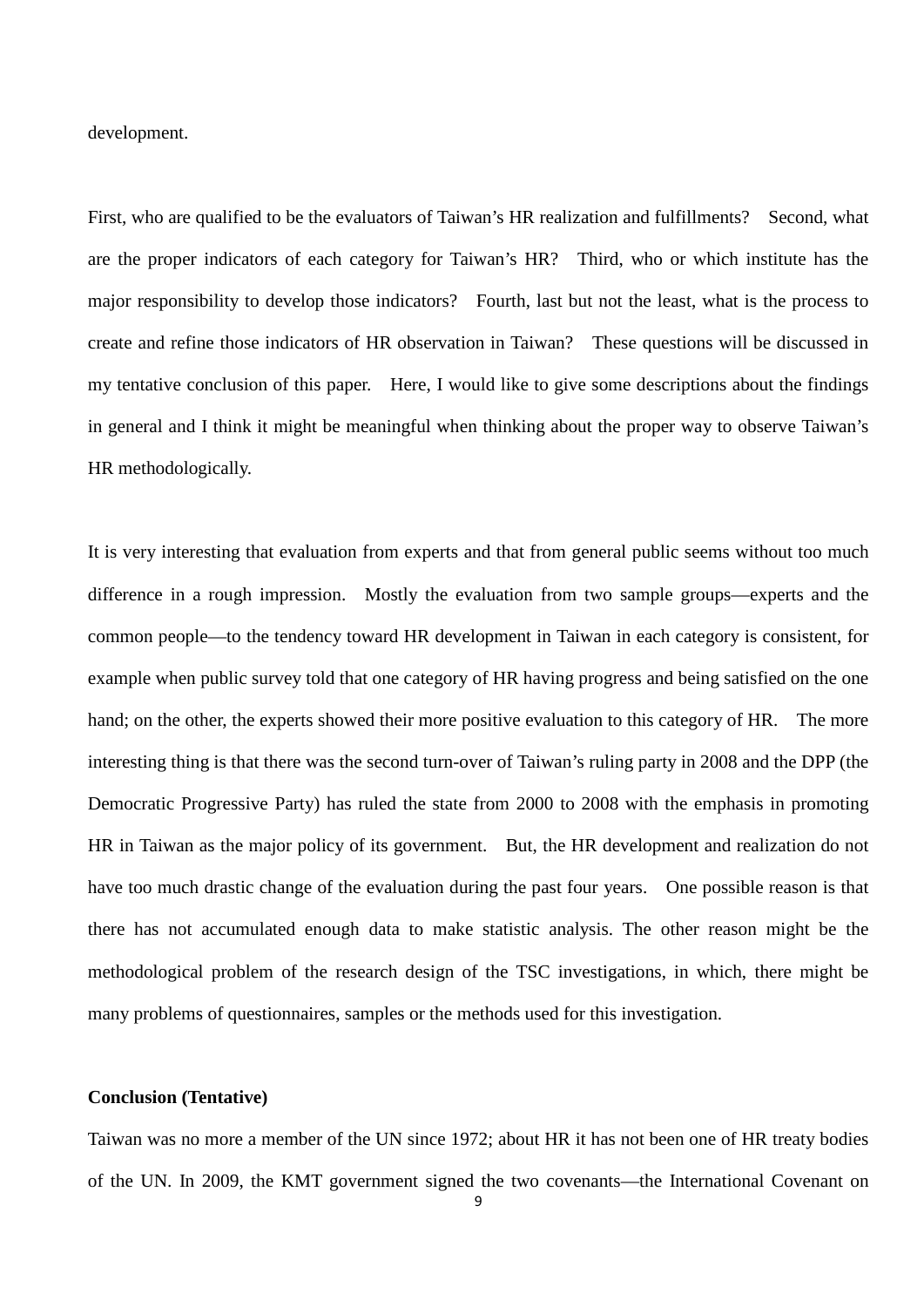Civil and Political Rights, the International Covenant on Economic and Social Rights—and hereafter, the government asked all branches to check the norms, regulations and laws to see whether they have to be revised or adjusted, even by the national legislative process. More importantly, there is an annual review report of Taiwan's HR implementation, realization and development to be submitted to the UN. The yearly report is becoming as a vital document to be examined to Taiwan's HR development to secure, fulfill and protect the people in this island. However, the methodology of implementation in this report seems to have drawn more attention in academia in recent years.

There is a report prepared by the Office of the United Nations High Commissioner for Human Rights (OHCHR) in response to a request from the inter-committee meeting of treaty bodies (ICM) in June 2006 asking the Secretariat to undertake validation of the approach on the use of statistical information in States parties' reports, develop further list of indicators and submit a report on this work to the seventh Inter-committee of Treaty Bodies (ICM) in 2008. The contents mainly offer a very valuable discussion about the conceptual and methodological framework, the relevance and selection of structural, process and outcome indicators and so on. Especially the latter part all indicators of HR are divided into three inclusive categories which are the indicators of structure, process and outcome. The ICM, also the OHCHR gave the illustrative indicators and put all these indicators into the categories of the structure, process and outcome. These major items of the illustrative indicators are as follows:

- 1. Arbitrary deprivation of life.
- 2. Disappearances of individuals.
- 3. Health and nutrition.
- 4. Death penalty.
- 5. Arrest and detention based on criminal charges.
- 6. Administrative deprivation of liberty.
- 7. Effective review of court.
- 8. Security from crime and abuse by law enforcement officials.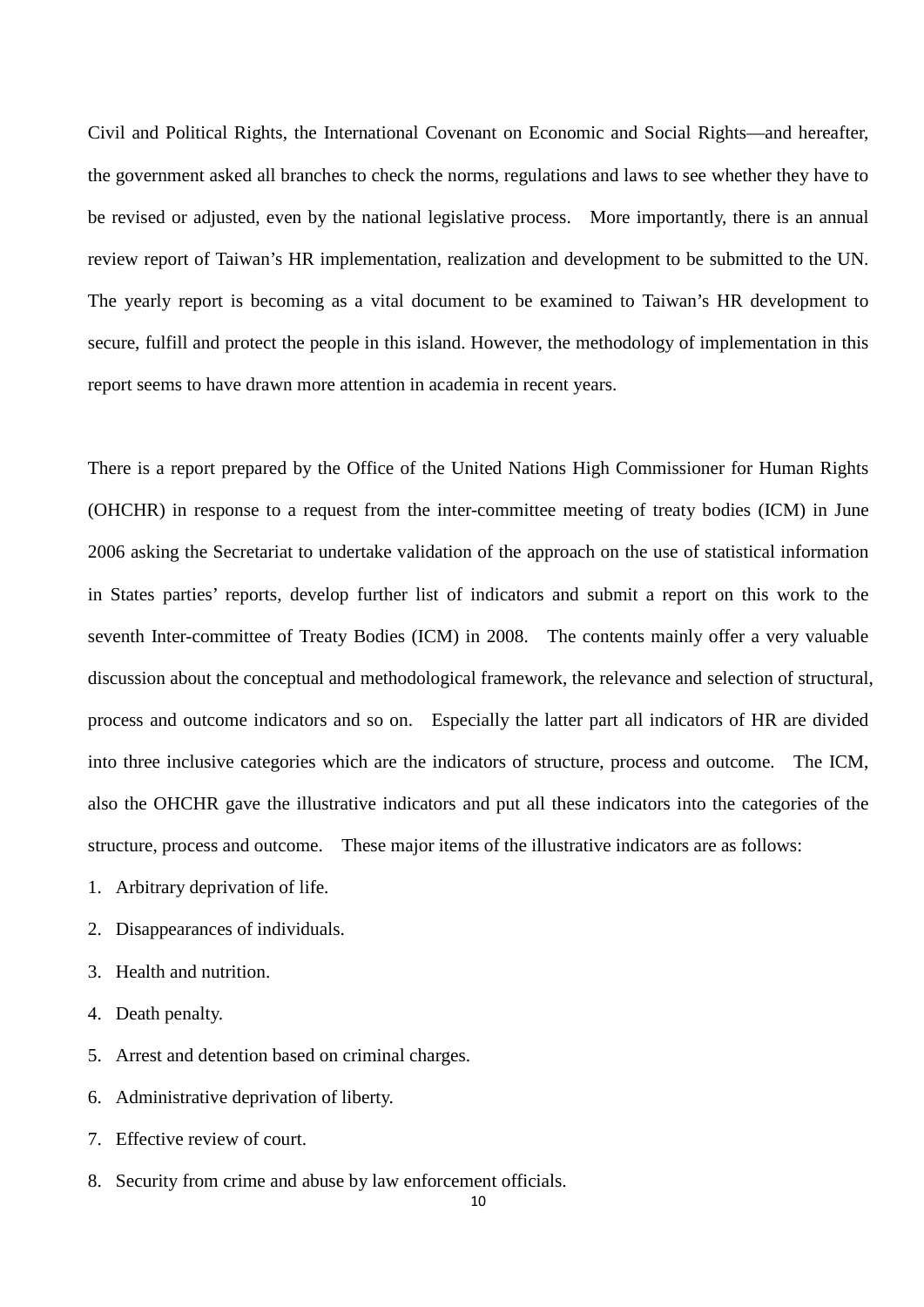- 9. Nutrition.
- 10. Food safety and consumer protection.
- 11. Food availability.
- 12. Food accessibility.
- 13. Sexual and reproductive health.
- 14. Child mortality and health care.
- 15. Natural and occupational environment.
- 16. Prevention, treatment and control of diseases.
- 17. Accessibility to health facilities and essential medicines.
- 18. Physical and mental integrity of detained or imprisoned persons.
- 19. Conditions of detentions.
- 20. Use of force by law enforcement officials outside detention.
- 21. Community and domestic violence.
- 22. Exercise of legislative, executive and administrative powers.
- 23. Universal and equal suffrage.
- 24. Access to public service positions.
- 25. Income security for workers.
- 26. Affordable access to health care.
- 27. Family, child and adult dependent support.
- 28. Targeted social assistance schemes.
- 29. Access to decent and productive work.
- 30. Just and safe working conditions.
- 31. Training, skill upgradation and professional development.
- 32. Protection from forced labor and unemployment.
- 33. Freedom of opinions and to impart information.
- 34. Access to information.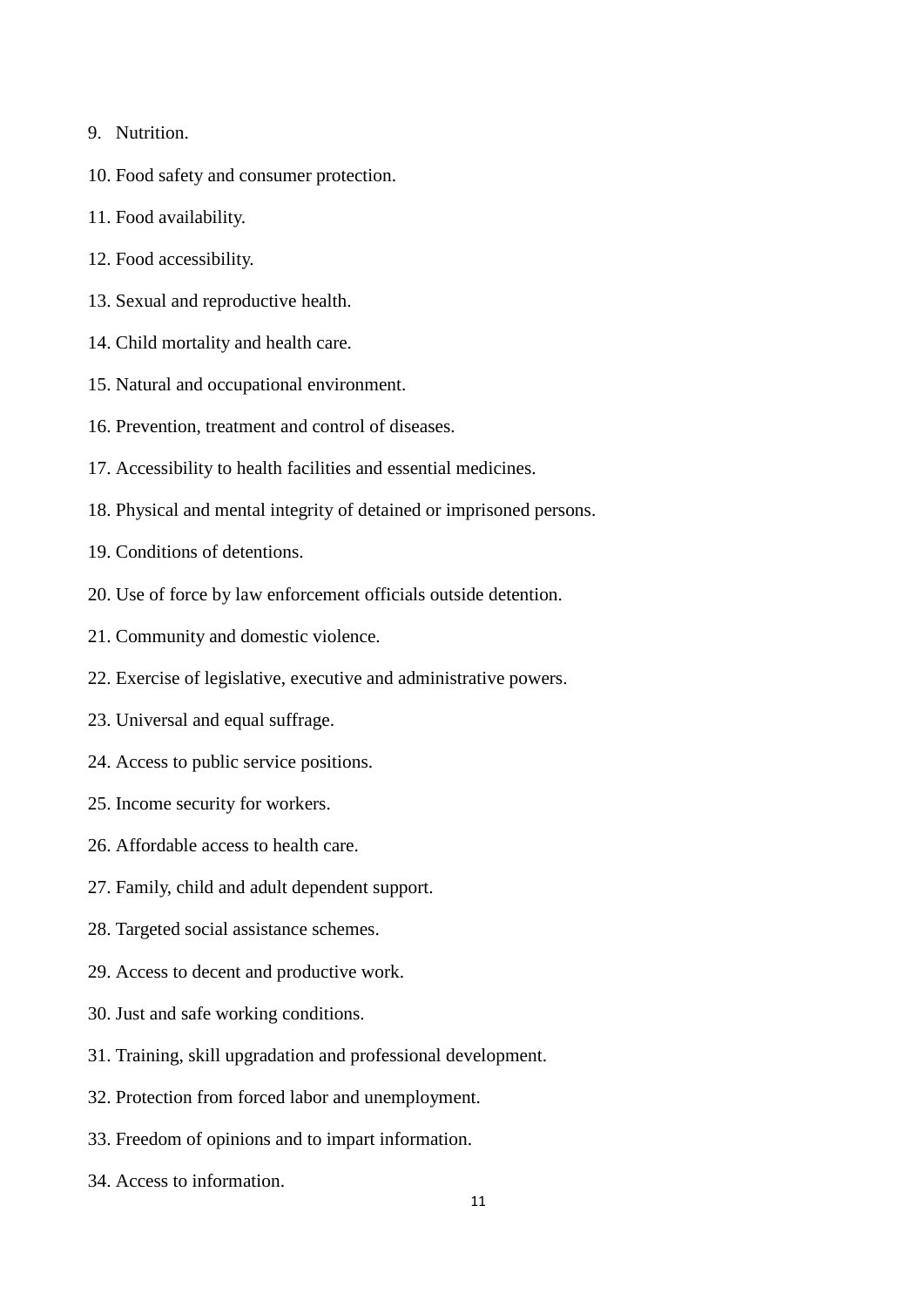- 35. Special duties and responsibilities.
- 36. Access to and equality before courts and tribunals.
- 37. Public hearing by competent and independent courts.
- 38. Presumption of innocence and guarantees in the determination of criminal charges.
- 39. Special protection for children.
- 40. Review by a higher court.

If one checks all indicators used in the investigations of the CAHR, one would find the above indicators all appear; although some maybe in different ways to ask but are narrative from the norms of HR that emphasized by the ICM. The remained problem to the CAHR annual observation is to put its all indicators into the categories and the framework of the OHCHR and examine whether its questions can reach the norms of the indicators of the OHCHR or not. However, the CAHR may keep its indicators and methods of doing observation yearly because the CAHR is a NGO in Taiwan, which can have its way to monitor Taiwan's HR development and realization. And Taiwan's government should take over the task to develop the indicators from those of the OHCHR to fit into Taiwan's case.

# **References:**

Adair, Stephen. 2003. "A Sociology of Human Rights" *Humanity and Society* 27(3):313-315.

- Burawoy, Michael. 2008. "What is to be Done?: Theses on Degradation of Social Existence in a Globalizing World" *Current Sociology* 56:351-359.
- Dicklitch, Susan and Lwanga, Doreen. 2003. "The Politics of Being Non-Political: Human Rights Organizations and the Creation of a Positive Human Rights Culture in Uganda" *Human Rights Quarterly* 25(2):482-509.
- Evans, Malcom and Peter Petkoff. 2008. "A Separation of Convenience? The Concept of Neutrality in the Jurisprudence of the European of Human Rights" *Religion, State & Society* 36(3):205-223.
- Fregoso, Rose Linda. 2006. "'We Want Them Alive!'": The Politics and Culture of Human Rights" *Social Identities* 12(2):109-138.
- Greer, Steven. 2008. "What's Wrong with the European Convention on Human Rights?" *Human Rights Quarterly* 30(3):680-702.
- Gross, James. 2006. *Worker's Rights as Human Rights*. Ithaca, NY: Cornell University Press.